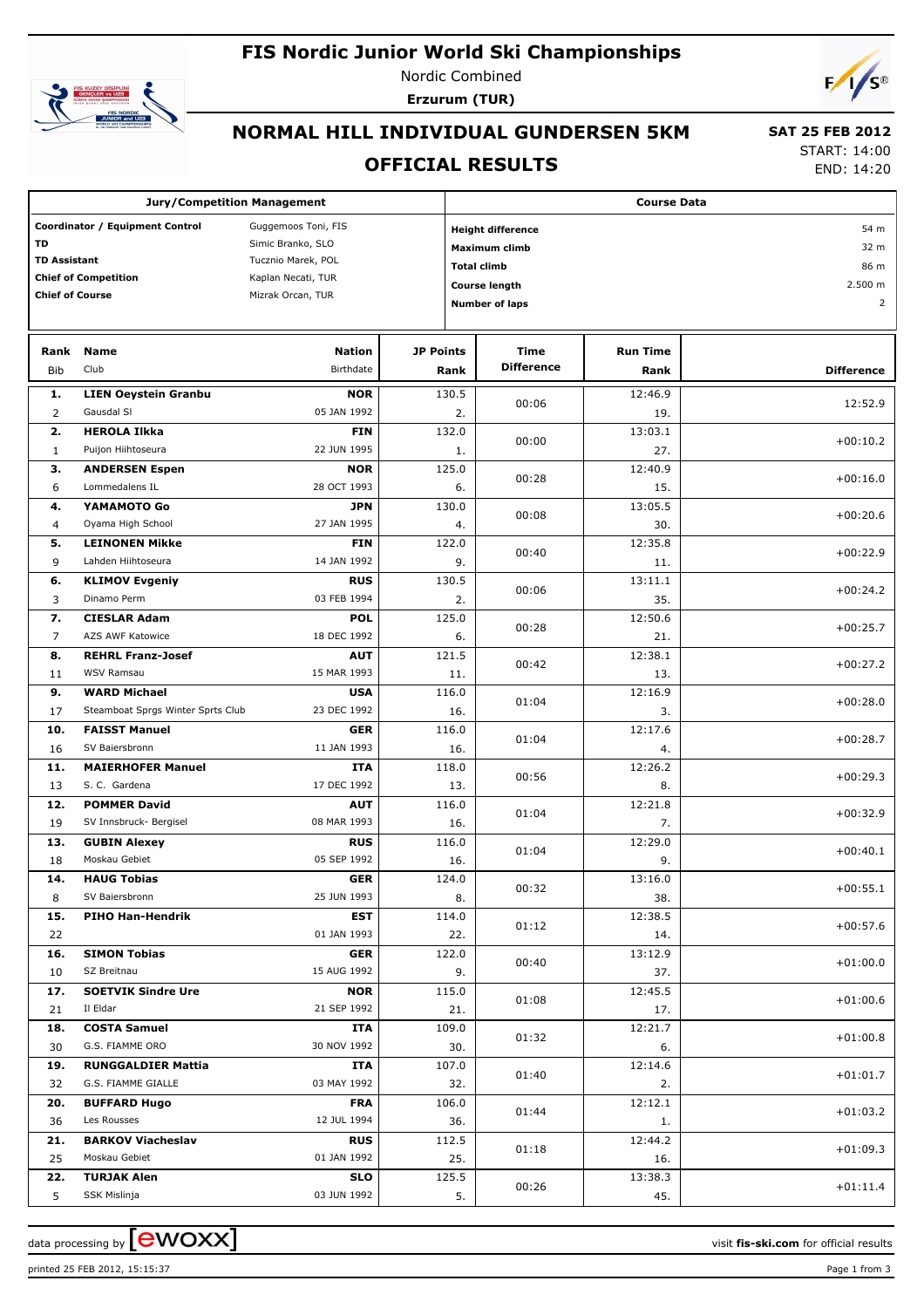# **FIS Nordic Junior World Ski Championships**



Nordic Combined **Erzurum (TUR)**



## **NORMAL HILL INDIVIDUAL GUNDERSEN 5KM**

#### **OFFICIAL RESULTS**

 **SAT 25 FEB 2012** START: 14:00

END: 14:20

| Rank<br>Bib | <b>Name</b><br>Club               | <b>Nation</b><br>Birthdate | <b>JP Points</b><br>Rank | Time<br><b>Difference</b> | <b>Run Time</b><br>Rank | <b>Difference</b> |
|-------------|-----------------------------------|----------------------------|--------------------------|---------------------------|-------------------------|-------------------|
| 23.         | <b>SCHULLER Michael</b>           | <b>GER</b>                 | 105.0                    |                           | 12:18.3                 |                   |
| 39          | WSV 08 Lauscha                    | 04 JUN 1993                | 38.                      | 01:48                     | 5.                      | $+01:13.4$        |
| 24.         | <b>ORTER Philipp</b>              | <b>AUT</b>                 | 107.0                    |                           | 12:29.4                 |                   |
| 35          | SV Villach                        | 16 FEB 1994                | 32.                      | 01:40                     | 10.                     | $+01:16.5$        |
| 25.         | <b>WATANABE Takehiro</b>          | JPN                        | 108.5                    |                           | 12:37.6                 |                   |
| 31          | Inawashiro High School            | 13 JUL 1993                | 31.                      | 01:34                     | 12.                     | $+01:18.7$        |
| 26.         | <b>GASIENICA Andrzej</b>          | <b>POL</b>                 | 111.5                    |                           | 12:51.7                 |                   |
| 28          | TS Wisla Zakopane                 | 04 NOV 1993                | 27.                      | 01:22                     | 22.                     | $+01:20.8$        |
| 27.         | <b>SEIDL Mario</b>                | <b>AUT</b>                 | 111.5                    |                           | 12:53.0                 |                   |
| 27          | TSU St. Veit                      | 08 DEC 1992                | 27.                      | 01:22                     | 24.                     | $+01:22.1$        |
| 28.         | <b>FIELD Clifford</b>             | <b>USA</b>                 | 114.0                    |                           | 13:03.8                 |                   |
| 23          | Steamboat Sprgs Winter Sprts Club | 29 SEP 1992                | 22.                      | 01:12                     | 28.                     | $+01:22.9$        |
| 29.         | <b>OPLISTIL Adam</b>              | <b>CZE</b>                 | 117.0                    |                           | 13:17.2                 |                   |
| 15          |                                   | 01 JAN 1993                | 15.                      | 01:00                     | 39.                     | $+01:24.3$        |
| 30.         | <b>PASICHNYK Viktor</b>           | <b>UKR</b>                 | 110.5                    |                           | 13:04.7                 |                   |
| 29          | Kremenets ski school              | 02 NOV 1992                | 29.                      | 01:26                     | 29.                     | $+01:37.8$        |
| 31.         | <b>ZEMAN Martin</b>               | <b>CZE</b>                 | 115.5                    |                           | 13:30.4                 |                   |
| 20          |                                   | 01 JUL 1993                | 20.                      | 01:06                     | 43.                     | $+01:43.5$        |
| 32.         | <b>HANNON Theo</b>                | <b>FRA</b>                 | 107.0                    |                           | 12:56.8                 |                   |
| 34          | Bois d Amont                      | 04 JUN 1993                | 32.                      | 01:40                     | 26.                     | $+01:43.9$        |
| 33.         | <b>KUPCZAK Szczepan</b>           | <b>POL</b>                 | 114.0                    |                           | 13:35.7                 |                   |
| 24          | AZS AWF Katowice                  | 29 NOV 1992                | 22.                      | 01:12                     | 44.                     | $+01:54.8$        |
| FF 34.      | <b>LOOMIS Adam</b>                | <b>USA</b>                 | 99.5                     |                           | 12:46.7                 |                   |
| 42          | Steamboat Sprgs Winter Sprts Club | 19 MAR 1992                | 42.                      | 02:10                     | 18.                     | $+02:03.8$        |
| FF 35.      | <b>HEIKKINEN Ville</b>            | <b>FIN</b>                 | 106.0                    |                           | 13:12.7                 |                   |
| 37          | Kuusamon Erae-veikot              | 03 MAY 1995                | 36.                      | 01:44                     | 36.                     | $+02:03.8$        |
| 36.         | <b>SLOWIOK Pawel</b>              | <b>POL</b>                 | 103.5                    | 01:54                     | 13:06.0                 | $+02:07.1$        |
| 41          | AZS AWF Katowice                  | 31 MAR 1992                | 41.                      |                           | 31.                     |                   |
| 37.         | <b>KAGA Takuya</b>                | <b>JPN</b>                 | 104.0                    | 01:52                     | 13:08.1                 | $+02:07.2$        |
| 40          | Akita Hokuyou High School         | 30 MAR 1994                | 40.                      |                           | 32.                     |                   |
| 38.         | <b>SINKOVEC Nace</b>              | <b>SLO</b>                 | 105.0                    | 01:48                     | 13:22.1                 | $+02:17.2$        |
| 38          | SSK Alpina Ziri                   | 15 JAN 1992                | 38.                      |                           | 42.                     |                   |
| 39.         | <b>TILLER Simen</b>               | <b>NOR</b>                 | 96.0                     | 02:24                     | 12:49.7                 | $+02:20.8$        |
| 43          | Moelven                           | 26 NOV 1995                | 43.                      |                           | 20.                     |                   |
| 40.         | <b>PORTYK Tomas</b>               | <b>CZE</b>                 | 107.0                    | 01:40                     | 13:38.4                 | $+02:25.5$        |
| 33          |                                   | 06 APR 1996                | 32.                      |                           | 46.                     |                   |
| 41.         | <b>DENDA Toshihisa</b>            | <b>JPN</b>                 | 94.5                     | 02:30                     | 12:54.6                 | $+02:31.7$        |
| 44          | Iiyama-kita High School           | 20 JUN 1993                | 44.                      |                           | 25.                     |                   |
| 42.         | <b>AALANDER Arttu</b>             | <b>FIN</b>                 | 92.5                     | 02:38                     | 12:52.9                 | $+02:38.0$        |
| 46          | Jyvaeskylaen Hiihtoseura          | 13 MAR 1994                | 46.                      |                           | 23.                     |                   |
| 43.         | <b>KALINICHENKO Vitaliy</b>       | <b>UKR</b>                 | 120.5                    | 00:46                     | 14:55.7                 | $+02:48.8$        |
| 12          | Vorokhta Ski School               | 09 AUG 1993                | 12.                      |                           | 51.                     |                   |
| 44.         | <b>TOMIO Roberto</b>              | ITA                        | 92.0                     | 02:40                     | 13:09.5                 | $+02:56.6$        |
| 47          | U.S. Dolomitica                   | 26 OCT 1992                | 47.                      |                           | 33.                     |                   |
| 45.         | <b>MAVC Borut</b>                 | <b>SLO</b>                 | 83.5                     | 03:14                     | 13:09.9                 | $+03:31.0$        |
| 51          | SSK Ljubno BTC                    | 07 MAR 1994                | 51.                      |                           | 34.                     |                   |
| 46.         | <b>BORISOV Timofey</b>            | <b>RUS</b>                 | 94.5                     | 02:30                     | 13:54.3                 | $+03:31.4$        |
| 45          | Moskau Gebiet                     | 05 DEC 1993                | 44.                      |                           | 48.                     |                   |
| 47.         | <b>STRAPPAZZON Thomas</b>         | <b>FRA</b>                 | 85.5                     | 03:06                     | 13:19.2                 | $+03:32.3$        |
| 50          | Les Contamines montjoie           | 05 JUL 1994                | 50.                      |                           | 41.                     |                   |
| 48.         | <b>MAH Nathaniel</b>              | <b>CAN</b>                 | 90.5                     | 02:46                     | 13:55.6                 | $+03:48.7$        |
| 49          | Altius Nordic ski club            | 08 SEP 1995                | 48.                      |                           | 49.                     |                   |

data processing by **CWOXX** and  $\overline{A}$  and  $\overline{B}$  wisit **fis-ski.com** for official results

printed 25 FEB 2012, 15:15:37 Page 2 from 3